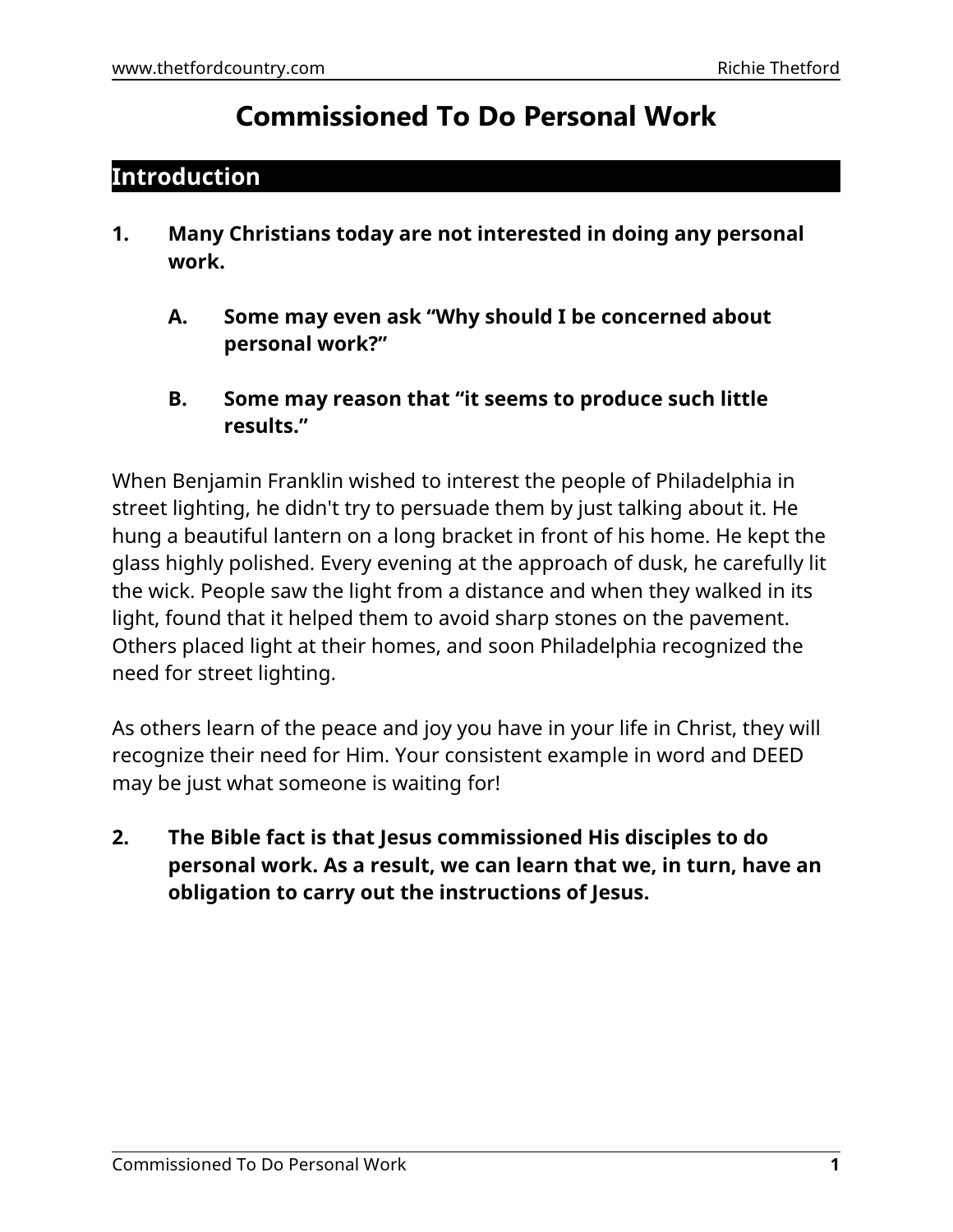# **Jesus Commanded His Disciples to Seek the Lost**

### **1. He let it be known that He has ALL authority and therefore expects His disciples to obey His instructions.**

Matthew 28:18-20 And Jesus came and spoke to them, saying, "All authority has been given to Me in heaven and on earth. Go therefore and make disciples of all the nations, baptizing them in the name of the Father and of the Son and of the Holy Spirit, teaching them to observe all things that I have commanded you; and lo, I am with you always, even to the end of the age."

Luke 24:46-48 Then He said to them, "Thus it is written, and thus it was necessary for the Christ to suffer and to rise from the dead the third day, and that repentance and remission of sins should be preached in His name to all nations, beginning at Jerusalem.

- **A. They didn't take this charge lightly!**
- **B. Obedience to this command was proof of their love for Him. John 14:15 Matthew 7:21**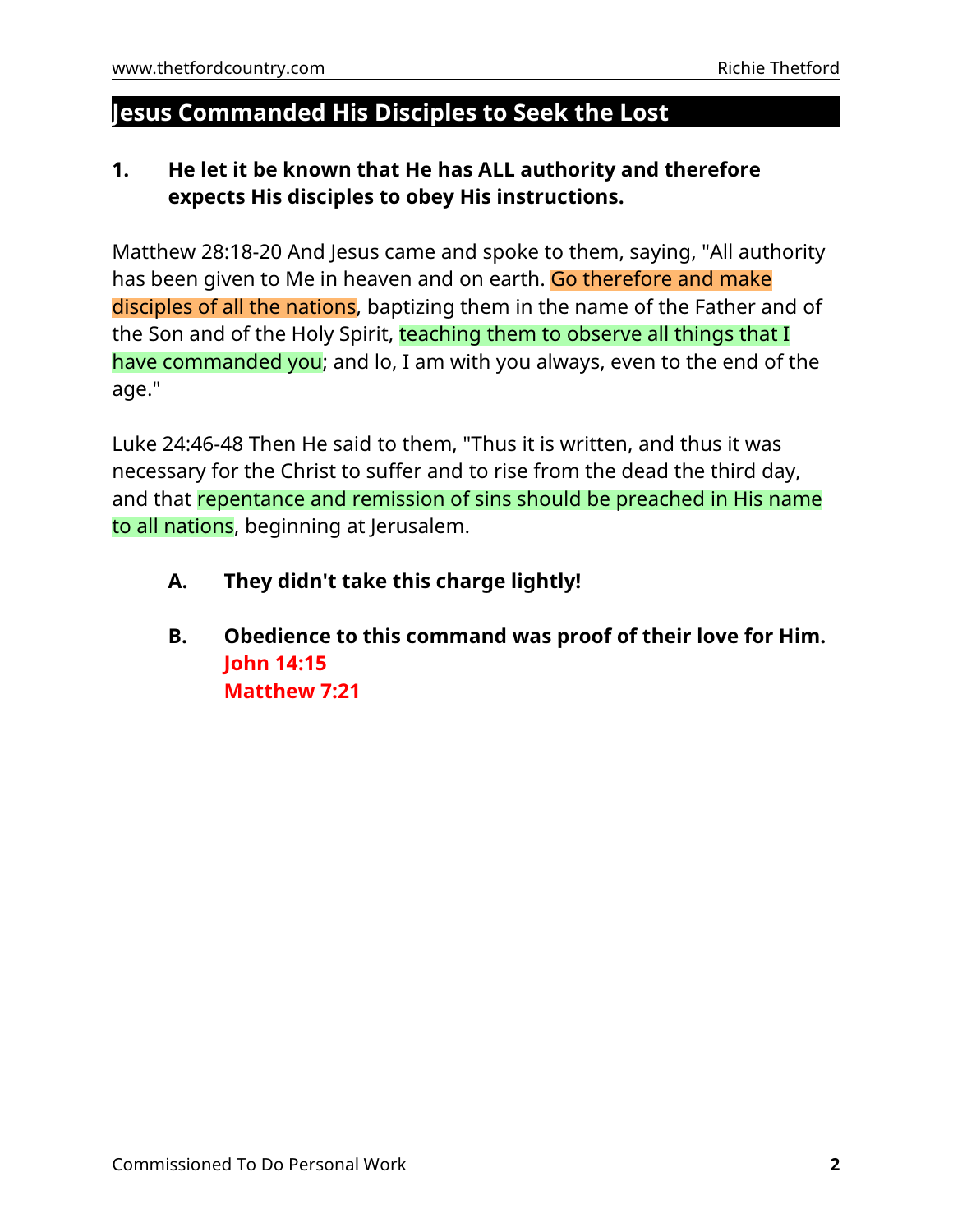## **The New Testament Describes it as Glad Tidings**

- **1. We see what the Gospel does for lost souls who surrender their lives to the Savior - it is truly GLAD TIDINGS!**
	- g **Gospel literally means "good news" or "glad tidings."**
	- **A. One receives the "forgiveness of sins" Acts 2:38**
	- **B. One is the recipient of a "new joy!"**

Acts 2:46-47 So continuing daily with one accord in the temple, and breaking bread from house to house, they ate their food with gladness and simplicity of heart, praising God and having favor with all the people. And the Lord added to the church daily those who were being saved.

- **C. It gives an individual a reason for living and a renewed confidence in death. Acts 7:55-60**
- **2. Because of this good news in their lives, the early Christians had a desire to share it with others.**
	- **A. The apostle Paul wrote: 2 Corinthians 5:14-15, 20**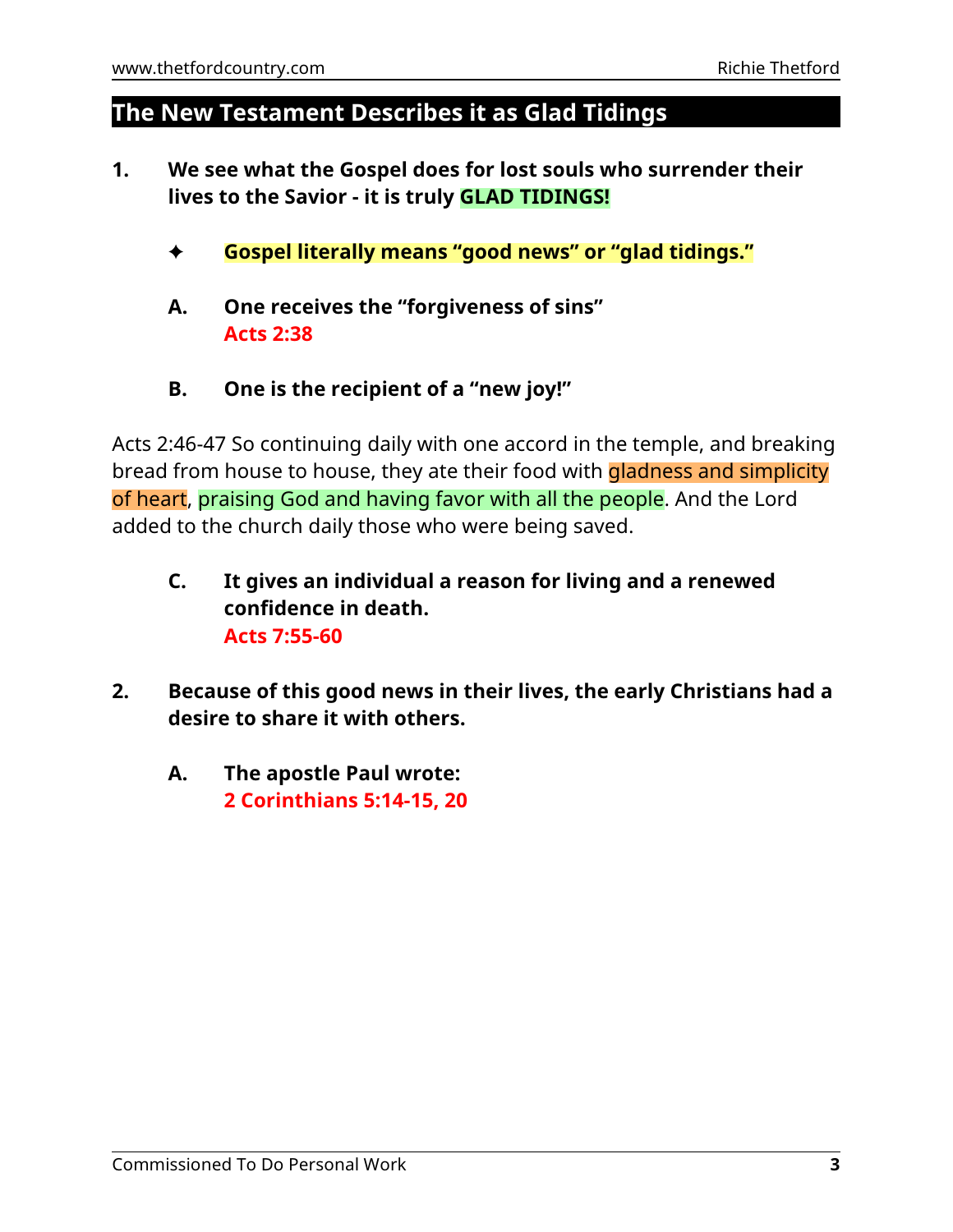# **The World Is Lost Without the Gospel**

**1. The fact is – sinners are lost if they don't obey the good news of salvation. 2 Thessalonians 1:6-9**

Mark 16:16 He who believes **and is** baptized will be saved; but he who does not believe will be condemned.

- **2. The Gospel is the only way alien sinners can enter into a proper relationship with God. Romans 1:16-17**
- **3. But men cannot obey the Gospel unless they hear it. Romans 10:14-17**
	- **A. Who told you about Christ and the wonderful gospel?**
	- **B. Who's going to tell others?**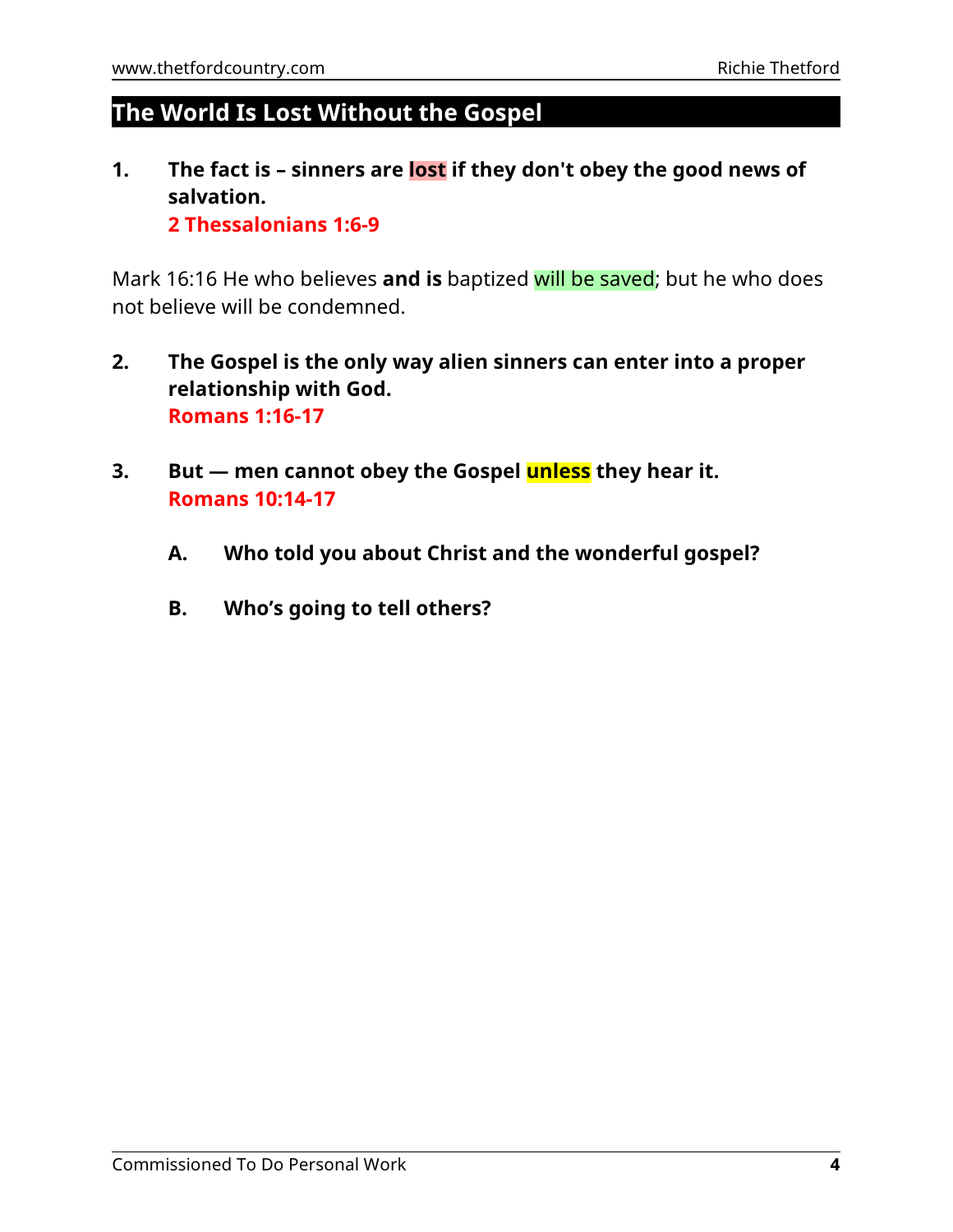## **Christians Have an Obligation to Spread the Gospel**

### **1. Disregarding the commandments of God is just as wrong as committing things forbidden. James 4:17**

1 Corinthians 9:16-17 For if I preach the gospel, I have nothing to boast of, for necessity is laid upon me; yes, woe is me if I do not preach the gospel!

- **2. Soul winning is the highest the best work that a Christian can be engaged in.**
	- **A. When we learn the truth, know the truth, then we will WANT to tell the truth to others.**
		- **1) The problem is most have not learned!**
		- **2) We cannot tell what we don't know! Hebrews 5:12-14**

#### **3. Jesus is our example in seeking others.**

Luke 19:10 for the Son of Man has come to seek and to save that which was lost."

#### **A. The fact is — Christians will be lost if we do not bear fruit.**

John 15:1-2 "I am the true vine, and My Father is the vinedresser. Every branch in Me that does not bear fruit He takes away; and every branch that bears fruit He prunes, that it may bear more fruit."

### **A. This verse is certainly talking about our righteousness and obedience to Christ. But those doing His will also seek and save others.**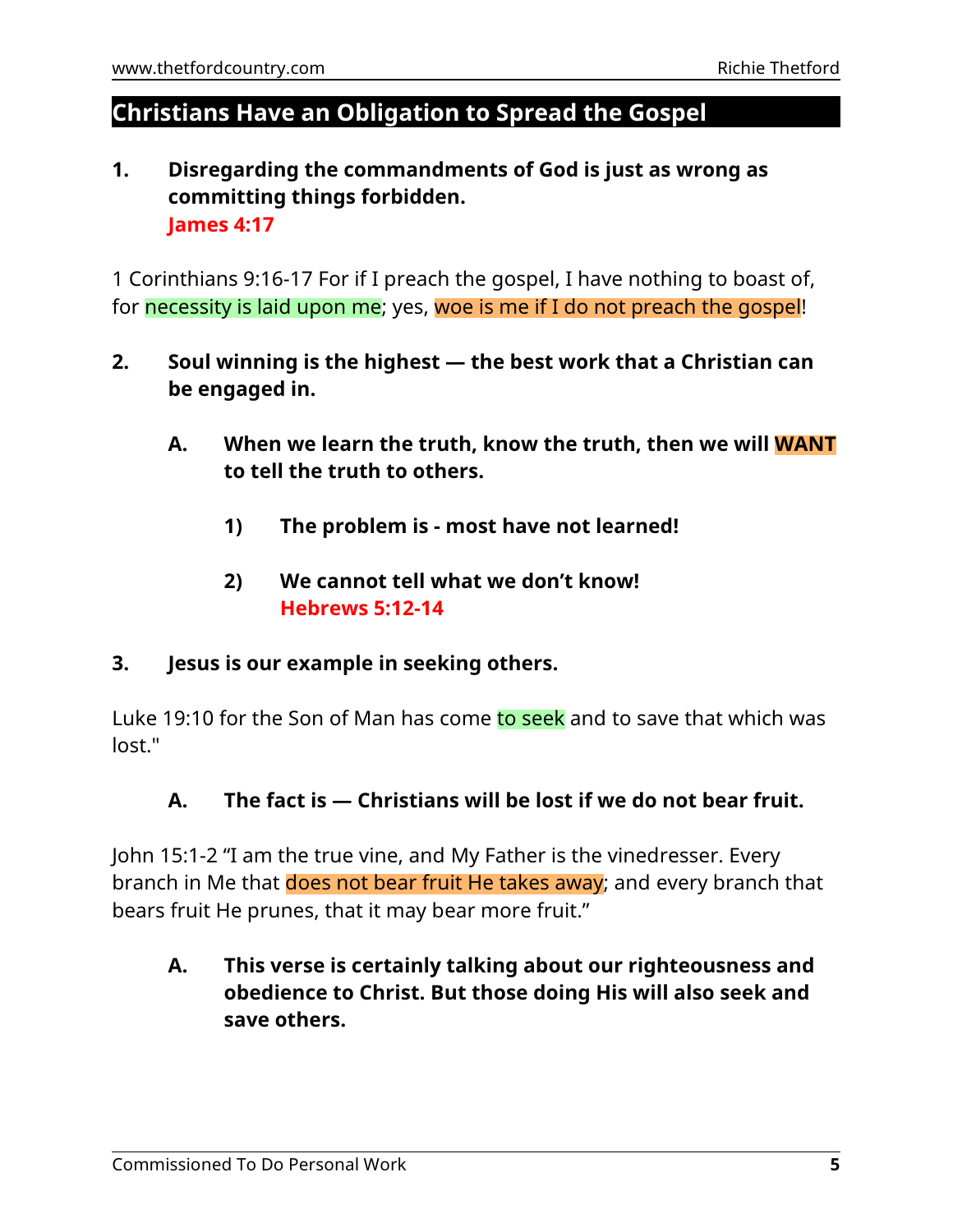#### **4. Soul winning should become a natural part of our lives.**

### **A. Just like the vine that naturally bears fruit. 2 Corinthians 4:12-14**

**1) Speak what? -** *"teaching them to observe all things..."* **(Matthew 28:19)**

# **Conclusion**

- **1. The spreading of the gospel is not just a preacher responsibility. It is all of our responsibility as Christians.**
	- **A. We all need to talk to others about the gospel of Christ.**
	- **B. Jesus told us to pray for laborers so souls can be harvested. Notice his words:**

Matthew 9:37-38 Then He said to His disciples, "The harvest truly is plentiful, but the laborers are few. Therefore pray the Lord of the harvest to send out laborers into His harvest."